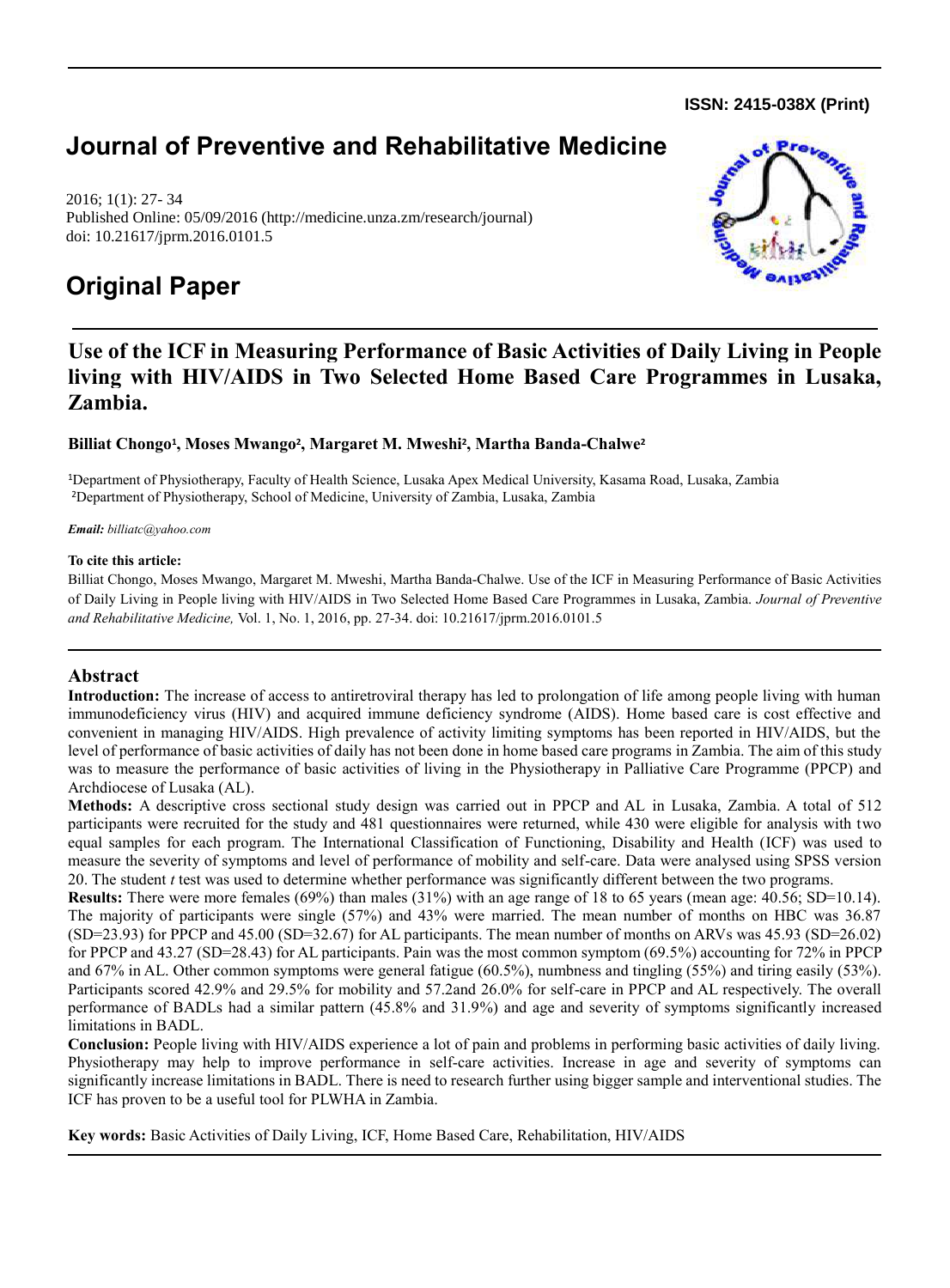## **1. Introduction**

With longer survival period achievable with antiretroviral therapy (ART) combined with other medical advances and psychosocial support mechanism, the prognosis of HIV patients has changed from invariable death to a manageable near-normal life expectancy [1]. However, people living with the human immunodeficiency virus (HIV) infection are facing a multitude of health-related dysfunctions due to HIV and its associated concurrent health conditions [2]. The longer people living with HIV/AIDS (PLWHA) live, the more their relatives have to do basic activities of daily living (BADLs) for them [3]. The experience of living with HIV is compounded by the episodic nature of the HIV related disability that ultimately affects the performance for BADLs [4,5]. Although HIV/AIDS related disability and need for rehabilitation services have been acknowledged [1], few rehabilitation professionals work with PLWHA [6].

The Sub-Saharan Africa remains the region most heavily affected by HIV. In Zambia, the HIV prevalence stands at 14% among adults aged 15 to 49 years [7]. The number of PLWHA has continued to increase, due to the increase in population size and the scaling up of access to ART [8]. In Zambia, for example, 78% of the people eligible for antiretroviral drugs (ARVs) were receiving the drugs by mid-year 2010, just two percent below the universal access target of 80% ARV coverage [8]. It has been hypothesized that the widespread scale-up of ART in Sub-Saharan Africa will trigger increased experiences of disablement related to HIV [9]. As a result of advances in treatment, HIV infection now translates into various chronic dysfunctions and disabilities [10]. Neurological complications are among the important causes of morbidity and disability in the HIV infected population with a 15.8% prevalence dominated by central nervous diseases such as encephalitis, dementia and stroke [11]. A study done in British Columbia reported a 90% physical activity limitation among PLWHA [12]. In a study done in the United States of America, Terzian and colleagues found that HIV positive women are three times susceptible and have higher frailty prevalence than HIV negative women [13].

Pain from HIV associated peripheral neuropathy could be debilitating [14]. Neuropathic pain and HIV-sensory neuropathy remain prevalent, causing substantial disability and reduced quality of life (QOL) even with successful combined ART. In a study done in the African-American settings in the United States of America, it was found that apart from pain, fatigue is one of the most common activity limiting symptoms of HIV-positive individuals [15]. The consequences of fatigue include having to stop working, limiting one's involvement with family and needing an entire day to get through the simplest of household chores.

Home based care (HBC), mostly through community based care givers, has emerged as an effective method of providing cost-effective and compassionate care to those infected with HIV and suffering from AIDS [16]. Several HBC programmes in Zambia focus on preventive measures, treatment and psychosocial support to patients and their families with little attention to the BADLs [17,18]. On the other hand, the

national standards for training HBC workers, have placed much emphasis on physical comfort rather than functional ability despite outlining most of the symptoms and impairments amenable to physiotherapy [18,19]. A compilation of abstracts of studies done in Zambia on HIV/AIDS [17] shows that there has been little research activity in the area of HIV/AIDS related disability and particularly measuring the functional levels in BADLs. Evidence on HIV related impairment and disability is mostly descriptive and buried in the medical model as signs and symptoms [4,20]. Myezwa and co-researchers used the ICF on PLWHA and found that mental functions presented almost similar problems, with sleep (50%), low energy and drive (45%), and emotional functions (49%) [21]. The ICF is a useful in clinics that work hand in hand with rehabilitation teams. Van As and colleagues [22] used it in the clinic and reported that PLWHA had mental dysfunctions (69% (n=31), pain 71% (n=32), digestive and metabolic functions 45%  $(n=20)$  and neuromuscular problems 27%  $(n=12)$  while at activity level, there were limitations in mobility  $40\%$  (n=18) and general tasks and demands 38% (n=17). The ICF was used to assessed HIV positive in-patients and found a high prevalence of both functional and activity limitations in neuromusculoskeletal (73.8%); mental (72.6%); energy and drive (75%); sleep (71%); emotional (62%), and muscle power  $(75%)$ , mobility  $(56.4%)$ , major life areas  $(55.1%)$ , and community, social and civic life (50%) [21]. In another of the scoping the IFC was used to measure the actual level of function in a cohort study in South Africa which found that 14.2% of participants scored at a mild level on one limitation and 35.6% of the sample experienced at least moderate to severe activity limitations with two or more scores on the WHODAS [23].

There has been little research in both the disabling nature of HIV/AIDS and the extent of disability in Zambia [19-21]. Some studies have measured the functional ability of PLWHA using the ICF but reported their findings as ratios and frequencies. There have been few studies that have measured functional activity but have not measured BADLs. The settings in which the functional capacity of PLWHA has been assessed have been different. None of the studies has measured the BADLs in HBC programmes in Zambia. The aim of this study therefore was to measure the performance of BADL in PLWHA in HBC programmes using the ICF.

With longer survival period achievable with antiretroviral therapy (ART) combined with other medical advances and psychosocial support mechanism, the prognosis of HIV patients has changed from invariable death to a manageable near-normal life expectancy [1]. However, people living with the human immunodeficiency virus (HIV) infection are facing a multitude of health-related dysfunctions due to HIV and its associated concurrent health conditions [2]. The longer people living with HIV/AIDS (PLWHA) live, the more their relatives have to do basic activities of daily living (BADLs) for them [3]. The experience of living with HIV is compounded by the episodic nature of the HIV related disability that ultimately affects the performance for BADLs [4,5]. Although HIV/AIDS related disability and need for rehabilitation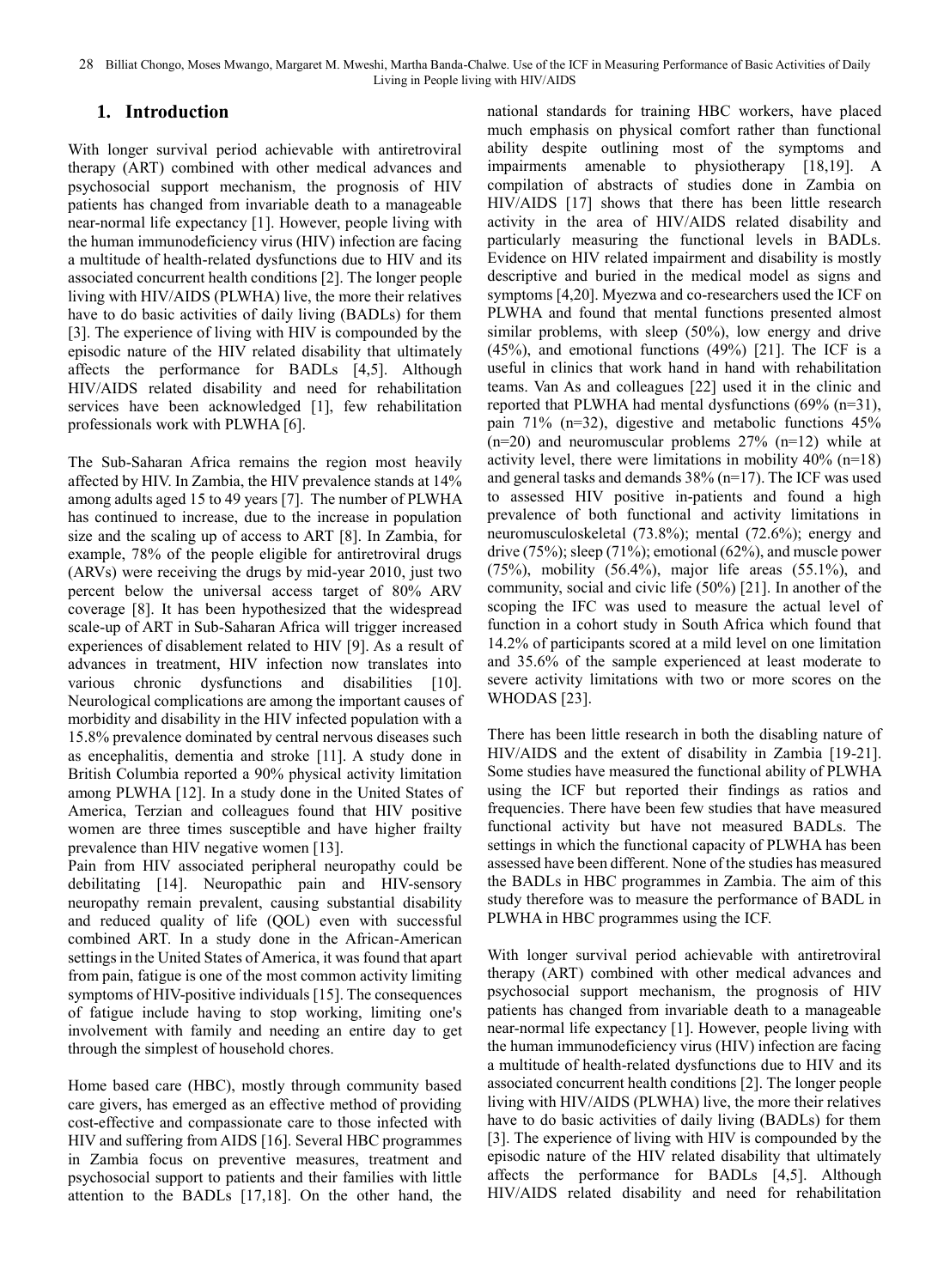services have been acknowledged [1], few rehabilitation professionals work with PLWHA [6].

The Sub-Saharan Africa remains the region most heavily affected by HIV. In Zambia, the HIV prevalence stands at 14% among adults aged 15 to 49 years [7]. The number of PLWHA has continued to increase, due to the increase in population size and the scaling up of access to ART [8]. In Zambia, for example, 78% of the people eligible for antiretroviral drugs (ARVs) were receiving the drugs by mid-year 2010, just two percent below the universal access target of 80% ARV coverage [8]. It has been hypothesized that the widespread scale-up of ART in Sub-Saharan Africa will trigger increased experiences of disablement related to HIV [9]. As a result of advances in treatment, HIV infection now translates into various chronic dysfunctions and disabilities [10]. Neurological complications are among the important causes of morbidity and disability in the HIV infected population with a 15.8% prevalence dominated by central nervous diseases such as encephalitis, dementia and stroke [11]. A study done in British Columbia reported a 90% physical activity limitation among PLWHA [12]. In a study done in the United States of America, Terzian and colleagues found that HIV positive women are three times susceptible and have higher frailty prevalence than HIV negative women [13].

Pain from HIV associated peripheral neuropathy could be debilitating [14]. Neuropathic pain and HIV-sensory neuropathy remain prevalent, causing substantial disability and reduced quality of life (QOL) even with successful combined ART. In a study done in the African-American settings in the United States of America, it was found that apart from pain, fatigue is one of the most common activity limiting symptoms of HIV-positive individuals [15]. The consequences of fatigue include having to stop working, limiting one's involvement with family and needing an entire day to get through the simplest of household chores.

Home based care (HBC), mostly through community based care givers, has emerged as an effective method of providing cost-effective and compassionate care to those infected with HIV and suffering from AIDS [16]. Several HBC programmes in Zambia focus on preventive measures, treatment and psychosocial support to patients and their families with little attention to the BADLs [17,18]. On the other hand, the national standards for training HBC workers, have placed much emphasis on physical comfort rather than functional ability despite outlining most of the symptoms and impairments amenable to physiotherapy [18,19]. A compilation of abstracts of studies done in Zambia on HIV/AIDS [17] shows that there has been little research activity in the area of HIV/AIDS related disability and particularly measuring the functional levels in BADLs. Evidence on HIV related impairment and disability is mostly descriptive and buried in the medical model as signs and symptoms [4,20]. Myezwa and co-researchers used the ICF on PLWHA and found that mental functions presented almost similar problems, with sleep (50%), low energy and drive (45%), and emotional functions (49%) [21]. The ICF is a

useful in clinics that work hand in hand with rehabilitation teams. Van As and colleagues [22] used it in the clinic and reported that PLWHA had mental dysfunctions (69% (n=31), pain 71% (n=32), digestive and metabolic functions 45%  $(n=20)$  and neuromuscular problems  $27\%$   $(n=12)$  while at activity level, there were limitations in mobility  $40\%$  (n=18) and general tasks and demands 38% (n=17). The ICF was used to assessed HIV positive in-patients and found a high prevalence of both functional and activity limitations in neuromusculoskeletal (73.8%); mental (72.6%); energy and drive (75%); sleep (71%); emotional (62%), and muscle power (75%), mobility  $(56.4\%)$ , major life areas  $(55.1\%)$ , and community, social and civic life (50%) [21]. In another of the scoping the IFC was used to measure the actual level of function in a cohort study in South Africa which found that 14.2% of participants scored at a mild level on one limitation and 35.6% of the sample experienced at least moderate to severe activity limitations with two or more scores on the WHODAS [23].

There has been little research in both the disabling nature of HIV/AIDS and the extent of disability in Zambia [19-21]. Some studies have measured the functional ability of PLWHA using the ICF but reported their findings as ratios and frequencies. There have been few studies that have measured functional activity but have not measured BADLs. The settings in which the functional capacity of PLWHA has been assessed have been different. None of the studies has measured the BADLs in HBC programmes in Zambia. The aim of this study therefore was to measure the performance of BADLs in PLWHA in HBC programmes using the ICF.

#### **2. Methodology**

Upon obtaining approval from the University of Zambia Biomedical Research Ethics Committee, permission was sought from the Director of Physiotherapy in Palliative Care Programme (PPCP) and Archdiocese of Lusaka (AL) HBC Programme Manager to carry out the study. Informed consent was obtained from study participants and no personal identifiers were used in the study. Further, the study did not interfere with the management that the participants were receiving during and after the study.

A descriptive cross-sectional study design was undertaken. Five hundred and twelve (N=512) HIV positive participants on HAART were selected using systematic random sampling from two HBC programmes: PPCP (n=256) and AL (n=256). Participants from PPCP were receiving physiotherapy from community care givers apart from HBC services while participants from AL received typical HBC as prescribed by the Ministry of Health.

An ICF derived questionnaire with three sections (A-C) was used to collect data. Section A comprised demographic data while B and C, domains of the ICF covering symptoms experienced by participants and performance of BADLs, measures of body structures and body functions and the overall functional levels. Research assistants were trained in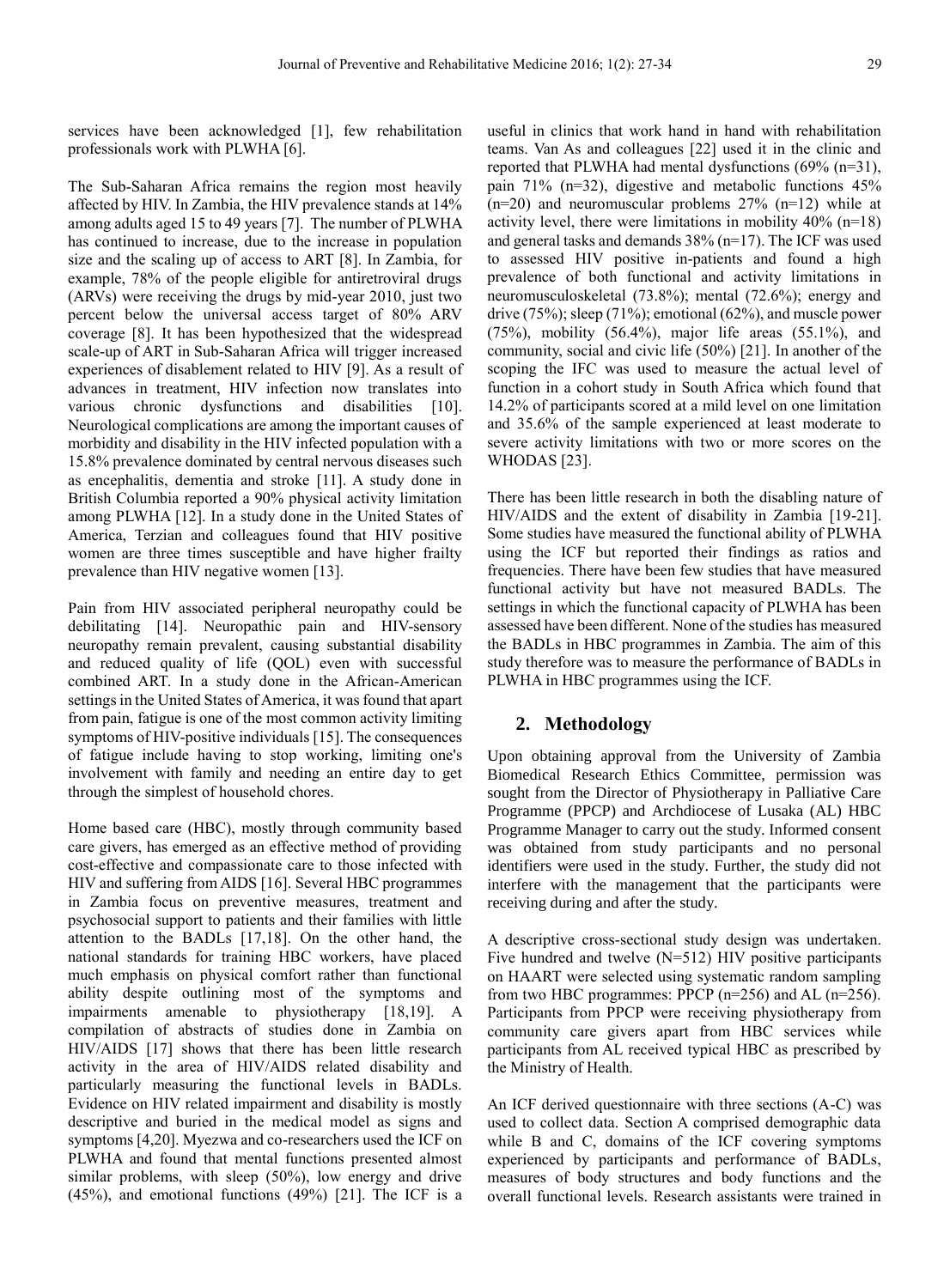the use of the questionnaire for data collection. Participants were scored on both presence and severity of nine symptoms, mobility and self-care activities. The total score on symptoms had a possible maximum of 38 and mobility and self-care 48. Data was analyzed using the Scientific Package for Social Sciences (SPSS) Version 20.0 software with the level of significance set at 95% CI. Pearson's correlation test, student *t* test, linear regression and the two way analysis of variance (ANOVA) were used for analysis.

### **3. Results**

#### **3.1 Demographic Characteristics**

A total of 481 questionnaires were returned, but 51 were excluded for analysis due to lack of completion and facilitation of the attainment of two equal samples from the two selected programs. Therefore, only 215 participants from PPCP and 215 from AL were picked for the analysis thus giving a response rate of 92.3%.The majority 295 (69%) were females while the age range was from 18 to 65 years and mean age was 40.56 years with a SD of 10.14 (SD).The mean age for PPCP participants was  $42.06$  (SD=10.34) and 39.06 SD=9.94) for AL participants. The majority of participants (245) were single and 185 were married. The majority (n=291) of participants were household heads (house-hold head does not mean home owner as described in table below). The mean number of months on HBC was 36.87 (SD=23.93) for PPCP and 45.00 (SD=32.67) for AL participants. The mean number of months on ARVs was 45.93 (SD=26.02) for PPCP and 43.27 (SD=28.43) for AL participants. Table 1 presents demographic characteristics of the participants.

*Table 1: Demographic Characteristics of all the participants in the study (N=430)*

| <b>Variable</b>       | <b>Frequency</b> | Percentage |
|-----------------------|------------------|------------|
| Gender                |                  |            |
| Female                | 295              | 68.6       |
| Male                  | 135              | 31.4       |
| <b>Family Role</b>    |                  |            |
| Head of the family    | 291              | 67.7       |
| Dependant             | 239              | 32.3       |
| <b>Marital Status</b> |                  |            |
| Married               | 185              | 43         |
| Single                | 245              | 57         |

#### **3.2 Activity limiting symptoms experienced by participants in both programs**

Symptoms experienced by the participants were generally more common among PPCP than AL participants (figure 1). Pain was the commonest symptom (69.5) accounting for 72% in PPCP and 67% in AL. Other common symptoms were general fatigue (60.5%), numbness and tingling (55%) and tiring easily (53%).Symptoms were generally mild to moderate (n=200 and n= 135 respectively).



*Figure 1: Activity limiting symptoms in both PPCP and AL*

The symptoms were mostly mild to moderate (46% and 31.5%) respectively as shown in figure 2. Fifty percent of the participants in PPCP had moderate to worst symptoms while more than 60% of the participants in AL had symptoms that were below the moderate mark. Most of the participants in both PPCP and AL had no to mild mobility and self-care problems (42.9% and 29.5% for mobility and 57.2and 26.0% for self-care). The overall performance of BADLs had a similar pattern (45.8% and 31.9%). Comparatively, of the PPCP participants, 74.5% (29%+25.5) had no to mild mobility problems compared to 70% in AL. In self-care activities 76% of the PPCP participants had no problems while 13% had mild problems.



*Figure 2: Frequency of activity limiting symptoms according to severity.*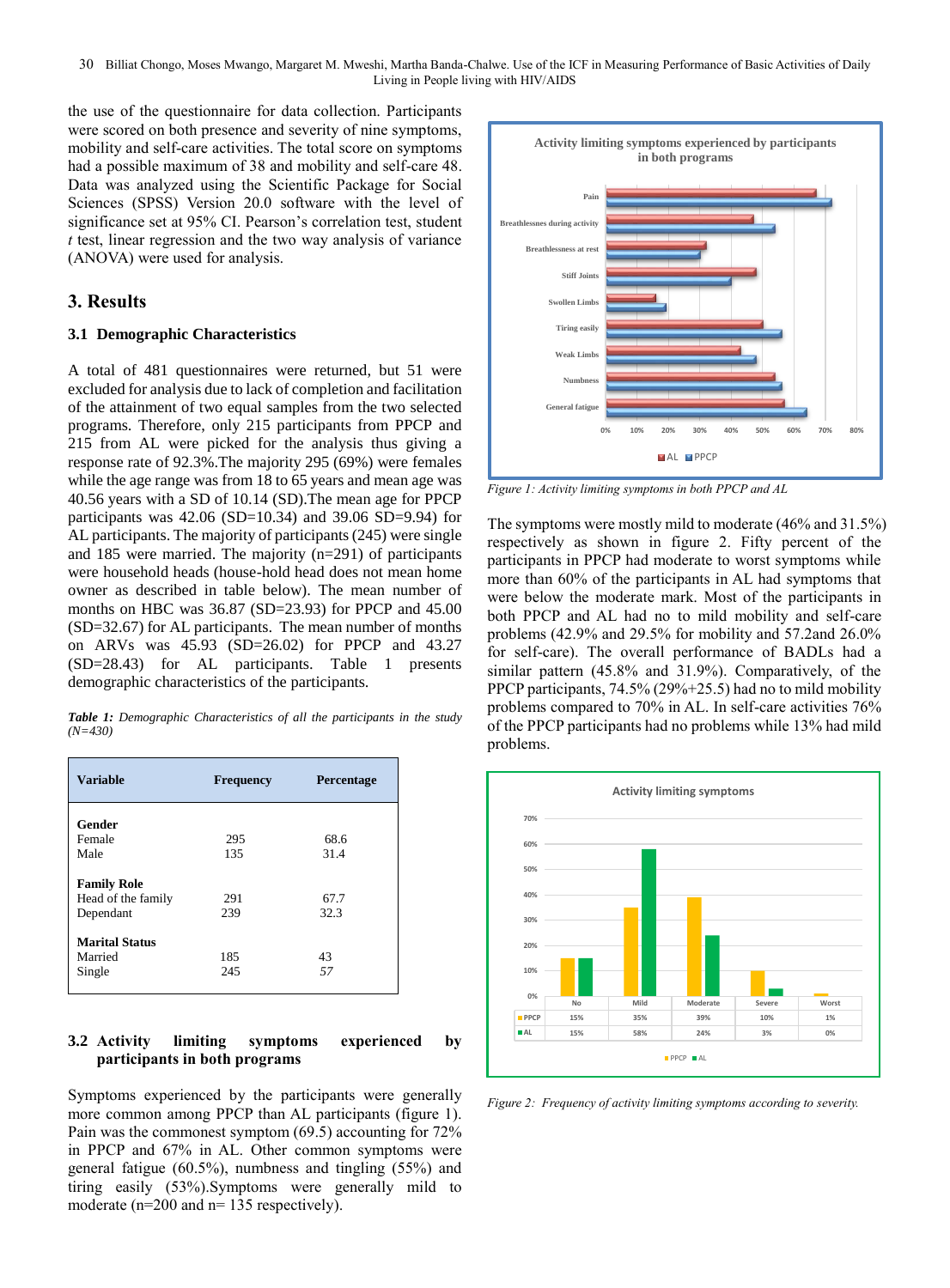#### **3.3 Performance of Mobility and Self-care among participants in PPCP and AL**

The PPCP programme had a few (0.5%) participants who were completely dependent in both mobility and self-care activities. Forty-seven percent of the AL participants had moderate to severe mobility problems  $(24\% + 13\%)$  compared to PPCP (23%) (Figures 3 and 4). In self-care activities, there were 42%  $(36+6%)$  with moderate to severe limitation compared to  $16%$ (11+5%) in PPCP. In the performance of BADLs (mobility and self-care) 81% (52%+31%) participants had no or mild problems compared to  $72\% (39\% + 33\%)$  in AL. About  $(60\%)$ of the participants in AL had moderate to severe problems in performing BADLs compared to 14.5% (9%+5.5%) in PPCP. Why discuss mobility and self-care together? They are 2 different things, hence combining their results is confusing.



*Figure 3: Performance of mobility among PPCP and AL participants.* 



*Figure 4: Performance of self-care among PPCP and AL participants*

#### **3.4 General Performance of the two groups**

Using an independent samples *t* test, it was found that participants in PPCP had significantly severe symptoms compared to AL participants ( $p = 0.001$  one tailed,  $t = 4.739$  at a 95% confidence interval of 1.601 and 3.869). There was no significant difference in the performance of BADLs between participants from PPCP and AL ( $p = 0.114$ ,  $t = -1.583$  at 95% confidence interval of 0.321 and -2.981). There was no significant difference between PPCP and AL participants in mobility capacity ( $p = 0.789$ ,  $t = 0.255$  at a 95% confidence interval of 1.415 and 1.09).There was a significant difference in the performance of self-care activities between participants in PPCP and AL. ( $p = 0.005$  one tailed,  $t = 3.858$  at a 95% confidence interval of -1.945 and -.632). Participants under AL had been significantly longer on HBC ( $t = -2.946$ ,  $P = 0.005$  at a 95% confidence interval of -13.563 and -2.707) while participants under PPCP were significantly older than those under AL ( $t = 3.066$ ,  $P = 0.005$  at 95% confidence interval of 1.077 and 4.923).

Age and severity of symptoms were significantly correlated with performance of BADLs at  $R = 0.163$  p = 0.001 two tailed for age and  $R = .558$ ,  $p = 0.000$  two tailed for severity of symptoms. Using the two way ANOVA, it was found that there was no association between gender, family role (household head or dependent) and marital status (married or single) and the performance of BADLs ( $F = .004$  and  $P = 849$ ,  $F = .953$ and  $P = .330$  and  $F = .976$  and  $P = 324$  respectively.) Increase in age and severity of symptoms significantly increased the limitations in BADLs ( $r^2$ = 0.027,  $p$  = 0.001 for age and,  $r^2$  $=$ .346. p = 0.000 for severity of symptoms). The ICF was capable of measuring symptoms, mobility and self-care capacity in PLWHA.

#### **4. DISCUSSION**

Activity limiting symptoms were found to be high among PLWHA in both PPCP and AL HBC programmes. In both PPCP and AL pain was the most common activity limiting symptom (72% and 67%) followed by general fatigue, numbness/tingling, tiring easily and breathlessness during activity. The findings of this study are similar to the findings of Myezwa who reported that 80% of participants had mild to severe pain [20] and Nair and colleagues reported a 79% pain prevalence in patient with stage III and IV HIV disease in hospice care [24]. Carr reported pain prevalence of between 60-70% among patients being cared for in hospices [25]. The prevalence of symptoms such as pain, general fatigue were higher among patients receiving physiotherapy compared to those who were not. These results are similar to the findings of other studies [20,24].

Most activity limiting symptoms arise from the effects of the HIV virus, ARVs and opportunistic health conditions on the nervous system [26]. Neuropathic HIV related sensory neuropathy remains prevalent, causing substantial disability even with combined ART [27]. In a case study in Canada by O'Brien and his colleague (2010), a patient with HIV/AIDS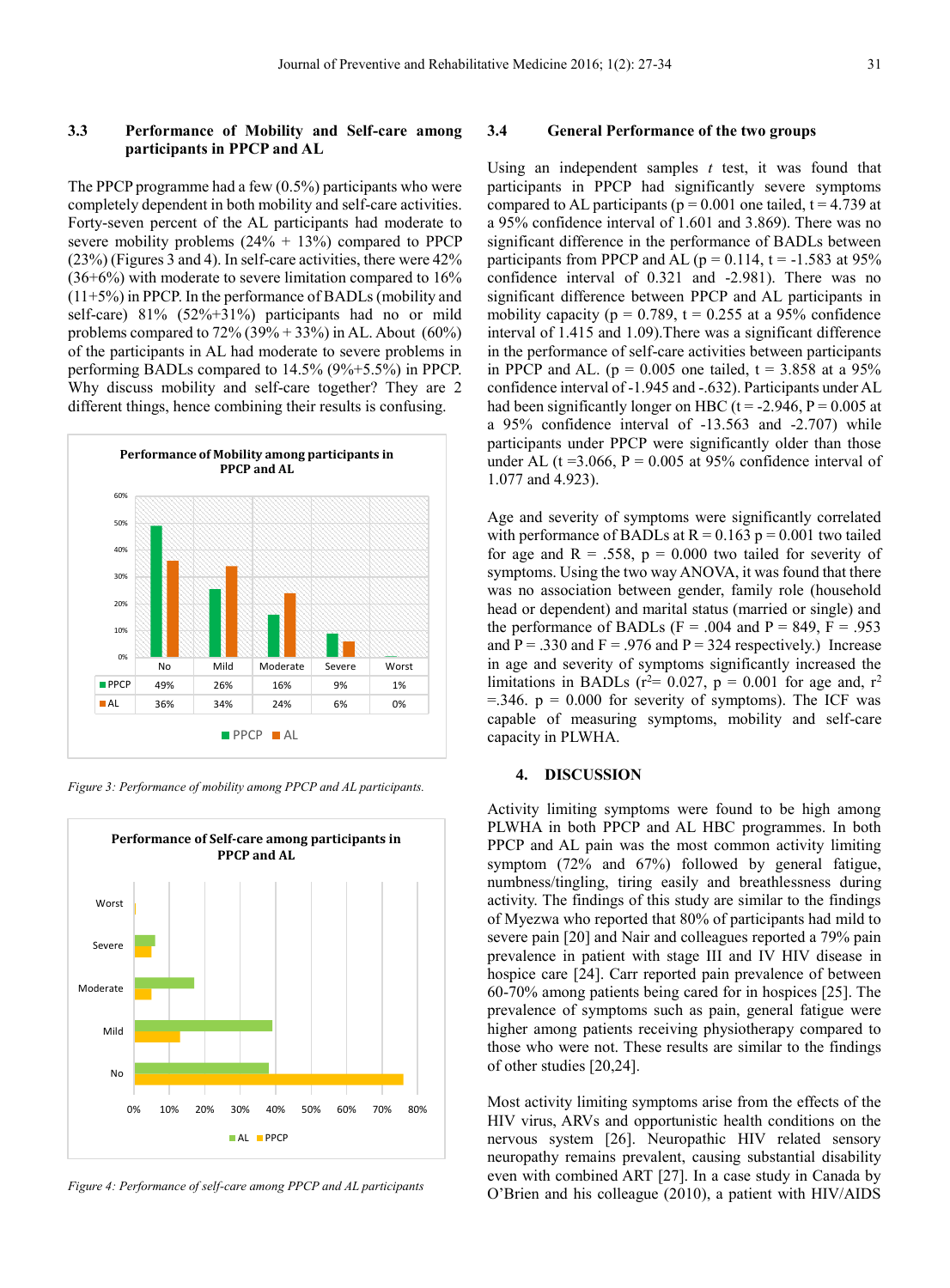and on HAART presented with peripheral neuropathy, fatigue and overall deconditioning after a bout of pneumonia [4]. Apart from pain, fatigue is found to be one of the commonest and debilitating symptoms of HIV-positive individuals that led to functional limitations [15] which was the second most frequent symptom in this study. Similar to this study, other researchers reported a high prevalence in muscle weakness, tiring easily and having difficulty with BADLs [13]. Fatigue, weakness and pain may arise from HAART. This is because certain ARVs such as nucleoside transcriptase inhibitors (stavudine, didanosine and zalcitabine) especially when more than one such agents are used in combination have side effects that might aggravate or cause symptoms [24,26]. All the participants in this study were on HAART for a minimum of six months although the combinations of the ARVs were not ascertained.

More than 40% (*figure 2*) of the participants in both HBC programmes had moderate to worst activity limiting symptoms. Participants from a physiotherapy incorporated programme (PPCP) had more severe activity limiting symptoms (39% + 22% + 2%) compared to 30% in AL (*Figure 1*). The difference in severity of activity limiting symptoms was statistically significant ( $P = 0.001$ ;  $t = 4.739$  at a 95% confidence interval of 1.601 and 3.869). These findings suggest that although symptoms were common and moderate to worst in both HIV home based care programmes, they were more prevalent and severe in physiotherapy incorporated HBC. The findings are consistent with findings of Myezwa and Nair and their colleagues who reported a higher prevalence of symptoms among patients receiving physiotherapy compared to those who did not [21,23]. The activity limiting symptoms arise from the effects of the HIV virus, ARVs and opportunistic health conditions on the nervous system [26,28]. The results of the current study showed that the patients in PPCP had slightly more severe symptoms in mobility although they received physiotherapy and this is confirmed by other studies [29,30] also. Other factors such as age may have influenced the differences in symptoms [31]. For example, advanced age alone is associated with a lot of disabling conditions such as diabetes, stroke, cardiac problems and degenerative neuropathies which in HIV/AIDS manifest earlier [31]. It is possible that the age of the participants in PPCP as well as the severity of symptoms influenced the performance of BADLs downwards because age in HIV/AIDS is a major determinant of the functional capacity [30]. This conclusion is based on the finding that PPCP participants were significantly older and had more severe function limiting symptoms which individually or combined significantly affect functional ability [30]. The findings in this study also indicate that the older a person the more the BADLs are negatively affected  $(p = 0.001)$  and that the more severe the symptoms the less the performance of BADLs ( $p = 0.000$ ). These findings may also reflect a socio-economically importance especially that most of the participants ( $n = 206$ ) were female and at the same time house hold heads who needed to take care of themselves and other people in the home.

Even though activity limiting symptoms were more prevalent and significantly severe in PPCP ( $p = 0.001$ ,  $t = 4.739$ ) more than 70% of participants in PPCP had no difficult in performing self-care activities (*Figure 4*). When compared with AL participants PPCP candidates were significantly better in performing self-care activities ( $t = 3.858$  p = 0.005 one tailed with a mean difference of -1.288 at a 95% confidence interval of -1.945 and -.632). The better performance of PPCP participants in self-care could be partly attributed to the aim and objective of physiotherapy which is to promote and encourage optimal independence regardless of the health status [32]. The PPCP participants may have been encouraged to perform self-care activities rather than being helped by care givers or relatives. This could have advantaged PPCP participants in the performance of self-care activities [33]. The case may have been different for typical HBC (AL participants) where instead of promoting independence, the HBC workers or relatives of the patients could have done most of the self-care activities for the patients in accordance with the training manual and national minimum standards for community based care where the responsibilities of a HBC giver include helping with feeding, bathing, dressing and undressing the patient [17]. A study that was done in Zambia challenged physiotherapists to produce evidence on the impact of the interventions given to patients with neuropathies on HAART [1].

The ICF tool was capable of measuring symptoms and BADLs of PLWHA and may hence be recommended for use in future studies in Zambia. This is the first time the use of the ICF has been reported in Zambia. The ICF is a very useful tool for use in describing functioning of all people, not only persons with disabilities [34]. Its' usage by physiotherapists and other rehabilitation professionals on PLWHA has been reported by Myezwa and others [21] in Brazil and South Africa and Van and colleagues [22].

#### **5. CONCLUSION**

Activity limiting symptoms dominated by pain are prevalent among PLWHA in PPCP and AL home based care programme. The use of the ICF in measuring the performance of basic activities of living may be useful in understanding the level of performance and planning rehabilitation services. Increase in age and severity of symptoms can significantly increase limitations in BADLs. Physiotherapy seems to help PLWHA in performing self-care activities.

#### **Acknowledgements**

The investigators would like to acknowledge Dr. Esther Munalula Nkandu, the Director of Physiotherapy of Palliative Care Programme and Mr. Cephas Musamba, Programme Manager, Archdiocese of Lusaka Home Based care Programme, for permission to recruit participants from their respective programmes. Appreciations go to the HBC Coordinators at Chipata, Mandevu, Garden, Ng'ombe and Mr. Lubinda, Physiotherapy Technologist, at Mtendere Health centre who availed the programme registers for participant selection. Appreciations also go to all the research assistants,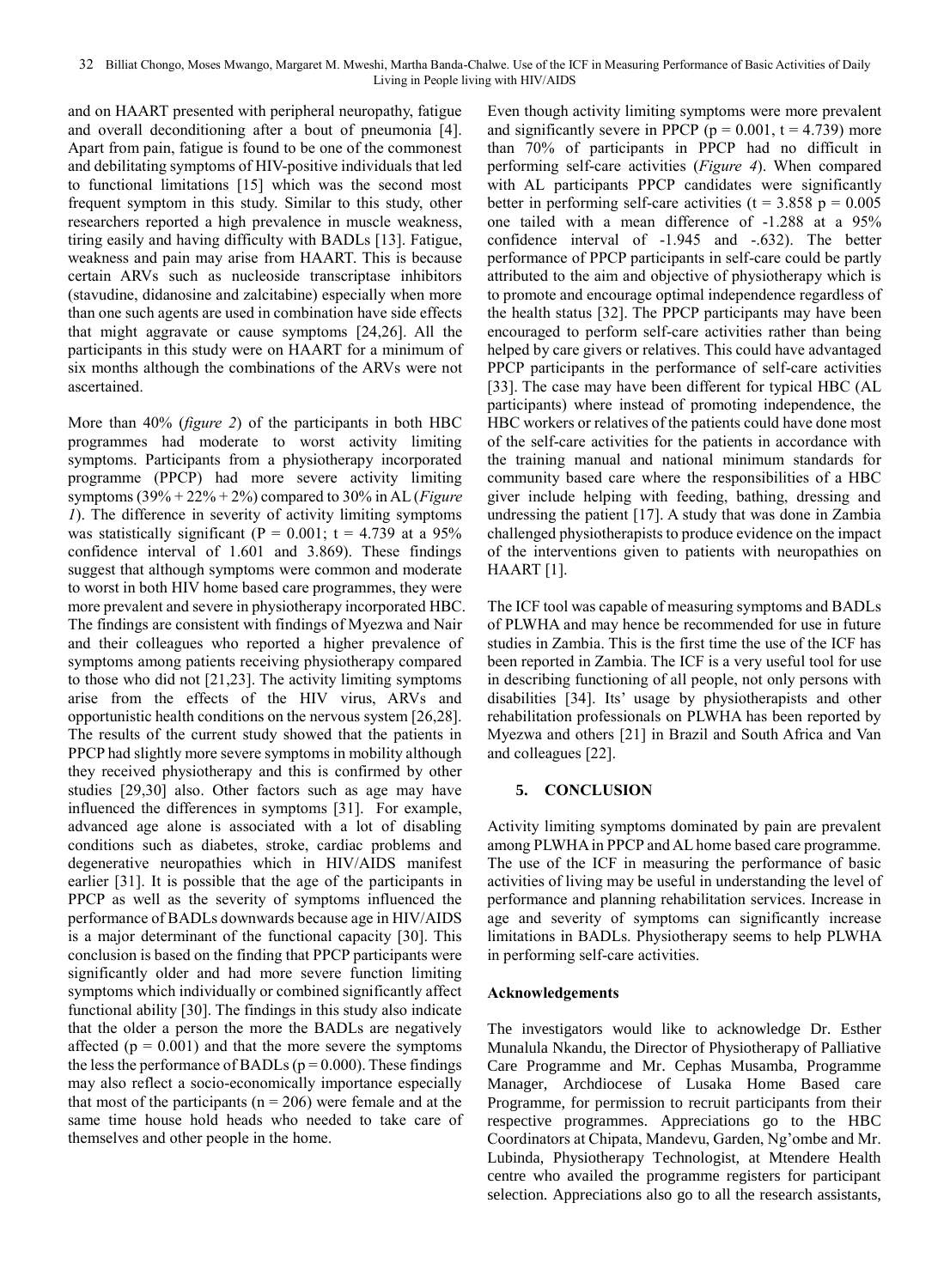at all the study sites, for their dedication and contribution to the successful data collection process.

### **Abbreviations**

| <b>ICF</b>   | International Classification of Functioning, |
|--------------|----------------------------------------------|
|              | Disability and Health                        |
| AI.          | Archdiocese of Lusaka                        |
| <b>BADLs</b> | <b>Basic Activities of Daily Living</b>      |
| <b>HBC</b>   | Home Based Care                              |
| <b>PLWHA</b> | People living with HIV/AIDS                  |
| <b>PPCP</b>  | Physiotherapy in Palliative Care             |
|              | Programme                                    |
| <b>HIV</b>   | Human Immunodeficiency Virus                 |
| <b>AIDS</b>  | Acquired Immune Deficiency Syndrome          |

## **References**

- *1.* Margaret M. Mweshi, Richwell Hakacha, Martha Banda-Chalwe, Peter DC Phiri, Elliot Kafumukache, Stephanie Nixon. An Evaluation of Common Neuropathies and the Rate of Physiotherapy Referral among Adults on Highly Active Antiretroviral Therapy (HAART) at Maina Soko Military Hospital, Lusaka, Zambia. *International Journal of Neurologic Physical Therapy 2016;* 2(1):12-18. *doi: 10.11648/j.ijnpt.20160202.11.*
- *2.* United Nations Programme on HIV and AIDS. Nearly 50% of People who are Eligible for Antiretroviral Therapy now Have Access to Life Saving Treatment, Press Release November 2011. <http://www.unaids.org/> (Accessed 12/08/2012).
- *3.* Patricia McInerney, Petra Brysiewicz. A Systematic Review of the Experiences of Caregivers in Providing Home-Based Care to Persons with HIV/AIDS in Africa. *JBI Library of Systematic Reviews 2009; 7(4): 130-153.*
- *4.* Kelly K. [O'Brien](http://www.ncbi.nlm.nih.gov/sites/entrez?cmd=search&db=PubMed&term=%20O) and Stephanie [Nixon.](http://www.ncbi.nlm.nih.gov/sites/entrez?cmd=search&db=PubMed&term=%20Nixon%2BSA%5bauth%5d) Evidence-Based Management of an Individual Living with HIV. *Physiother Can. 2010; 62(3): 202–205.*
- 5. Fricke J. Activities of Daily Living, in: International Encyclopedia of Rehabilitation 2012. <http://cirrie.buffalo.edu/encyclopedia/en/article/37/> **(**accessed 22.09.2012).
- 6. World Health Organization. AIDS Epidemic Update 2009[. http://www.unaids.org/](http://www.unaids.org/) (accessed 22.10.2012).
- 7. Central Statistical Office and Ministry of Health. Zambia Demographic and Health Survey 2007. Lusaka, Zambia; 228.
- 8. Refuge Documentation Center of Ireland. Information on Treatment of HIV 2011[.http://www.unhcr.org/refworld/pdfid/4d88895](http://www.unhcr.org/refworld/pdfid/4d8889502.pdf) [02.pdf](http://www.unhcr.org/refworld/pdfid/4d8889502.pdf) (accessed 15.08.2012)
- *9.* Stephanie Nixon, Kelly K. O'Brien, Richard H. Glazier, Tynan AM. Aerobic Exercise Interventions for Adults Living with HIV/AIDS. *Cochrane Database of Systematic Reviews 2005; 2: [Cochrane](http://www.ncbi.nlm.nih.gov/pubmed/15846623)  [Database Syst Rev.](http://www.ncbi.nlm.nih.gov/pubmed/15846623) 2005 Apr 18;(2):CD001796.*
- 10. Tilahun Tigatu. Integration of HIV and Noncommunicable Diseases in Health Care Delivery in Low- and Middle-Income Countries 2012. [http://www.cdc.gov/pcd/issues/2012/11\\_0331.htm](http://www.cdc.gov/pcd/issues/2012/11_0331.htm) (accessed 22/08/2012).
- *11.* [Isezuo](http://www.ncbi.nlm.nih.gov/pubmed?term=Isezuo%20SA%5BAuthor%5D&cauthor=true&cauthor_uid=19535744) SA, [Sani](http://www.ncbi.nlm.nih.gov/pubmed?term=Sani%20AZ%5BAuthor%5D&cauthor=true&cauthor_uid=19535744) AZ, [Ezunu](http://www.ncbi.nlm.nih.gov/pubmed?term=Ezunu%20E%5BAuthor%5D&cauthor=true&cauthor_uid=19535744) E, [Maiyaki](http://www.ncbi.nlm.nih.gov/pubmed?term=Maiyaki%20S%5BAuthor%5D&cauthor=true&cauthor_uid=19535744) S, [Njoku](http://www.ncbi.nlm.nih.gov/pubmed?term=Njoku%20CH%5BAuthor%5D&cauthor=true&cauthor_uid=19535744) [CH,](http://www.ncbi.nlm.nih.gov/pubmed?term=Njoku%20CH%5BAuthor%5D&cauthor=true&cauthor_uid=19535744)[Obembe](http://www.ncbi.nlm.nih.gov/pubmed?term=Obembe%20A%5BAuthor%5D&cauthor=true&cauthor_uid=19535744) A. Clinical Neuropathy in HIV/AIDS: An Eight-Year Review of Hospitalized Patients in Sokoto, Northwestern Nigeria. *[Tropical](http://www.ncbi.nlm.nih.gov/pubmed/19535744) Doctor 2009;* 39(3): 133-5.
- *12.* Melane Rusch, Stephanie Nixon. Arn J. Schilder, Robert Hogg. Impairments, Activity Limitations and Participation Restrictions: The Prevalence and Associations among Persons Living with HIV/AIDS in British Colombia. *Health Quality of Life Outcomes 2004;* 6(2):46*-56.*
- 13. Terzian AS, Holman S, Nathwani N, Robinson E, Weber K, Young M, et al. Factors Associated with Preclinical Disability and Frailty among HIV-Infected and HIV-Uninfected Women in the Era of ART. Journal of Women's Health 2009; 18(12): 1965–1974.
- 14. Sentil [Kumar](http://www.ncbi.nlm.nih.gov/sites/entrez?cmd=search&db=PubMed&term=%20Kumar%2BSP%5bauth%5d) and Anand [Jim](http://www.ncbi.nlm.nih.gov/sites/entrez?cmd=search&db=PubMed&term=%20Jim%2BA%5bauth%5d) . Physical Therapy in Palliative Care: From Symptom Control to Quality of Life: A Critical Review. *Indian Journal of Palliative Care 2010;* 16(3): 138-146.
- 15. Brian W. Pence, Julie Barroso, James L. Harmon, Jane M. Leserman, Naima Salahuddin, Bradley G. Hammill. Chronicity and Remission of Fatigue in Patients with Established HIV Infection. AIDS Patient Care STDS 2009; 23(4): 239–244.
- *16.* Makori RK, Rosebella O. Onyango, Rose Kakai, Justus Osero. Community Attitudes Towards Male Involvement in Home Based Care Activities for People Living with HIV and AIDS in Maseno Division, Western Kenya. *Journal of Public Health and Epidemiology 2011; 3(11):503-512.*
- 17. Ministry of Health. Training Package for Community Based Care Givers 2008. Lusaka, Zambia
- *18.* Stephanie Nixon, Lisa Forman, Jill Hans-Hancock , Muriel Mac-Seing, Norbert Munyamukato, Hellen Myezwa H. Rehabilitation: A Crucial Component in the Future of HIV Care and Support. *The Southern Journal of HIV Medicine. Available at: [<http://sajhivmed.org.za/index.php/hivmed/article/](http://sajhivmed.org.za/index.php/hivmed/article/view/191/323) [view/191/323>](http://sajhivmed.org.za/index.php/hivmed/article/view/191/323). Date accessed: 19 Jun. 2016.*
- 19. Macwa'ngi M and Phiri B. Annotated Review of Studies on HIV, AIDS, STIs and TB (2001-2007) 2008. Lusaka, Zambia
- 20. Hellen Myezwa. Mainstreaming HIV/AIDS in Physiotherapy Education and Practice 2008. <http://wiredspace.wits.ac.za/> (Accessed 27/08/2012).
- 21. Hellen Myezwa, [Buchalla CM,](http://www.ncbi.nlm.nih.gov/pubmed?term=Buchalla%20CM%5BAuthor%5D&cauthor=true&cauthor_uid=21295234) Jenipher [Jelsma J,](http://www.ncbi.nlm.nih.gov/pubmed?term=Jelsma%20J%5BAuthor%5D&cauthor=true&cauthor_uid=21295234)  [Stewart AH](http://www.ncbi.nlm.nih.gov/pubmed?term=Stewart%20A%5BAuthor%5D&cauthor=true&cauthor_uid=21295234), HIV/AIDS: Use of the ICF in Brazil and South Africa- Comparative Data from Four Cross-sectional studies. *Physiotherapy 2011;* 97(1): 17-25. doi: 10.1016/j.physio.2010.08.015.